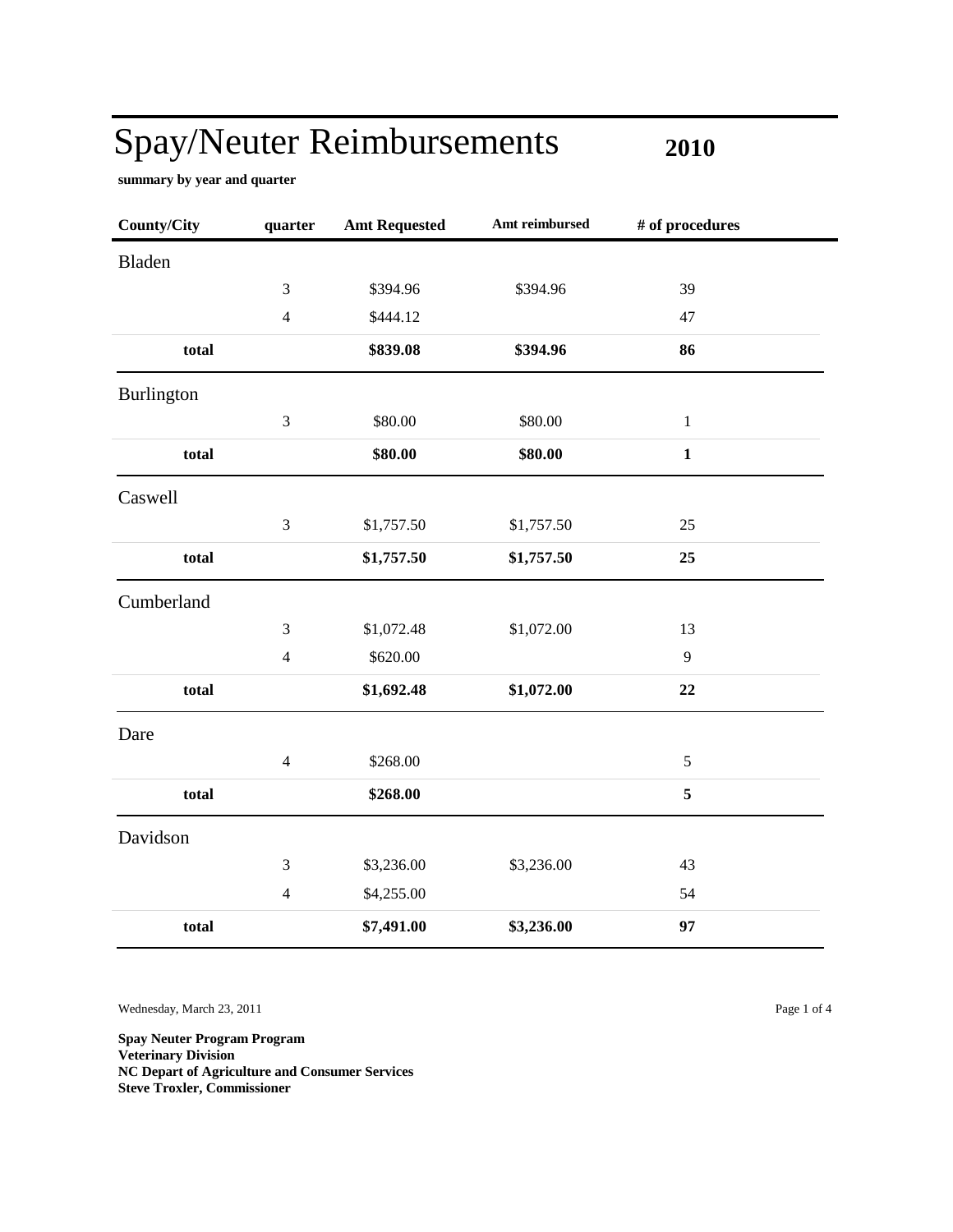**2010**

**summary by year and quarter**

| <b>County/City</b> | quarter                     | <b>Amt Requested</b> | Amt reimbursed | # of procedures |  |
|--------------------|-----------------------------|----------------------|----------------|-----------------|--|
| Davie              |                             |                      |                |                 |  |
|                    | 3                           | \$1,665.00           | \$1,665.00     | 48              |  |
|                    | $\overline{4}$              | \$1,535.00           |                | 42              |  |
| total              |                             | \$3,200.00           | \$1,665.00     | 90              |  |
| Durham             |                             |                      |                |                 |  |
|                    | $\mathfrak 3$               | \$10,165.00          | \$10,165.00    | 143             |  |
|                    | $\overline{4}$              | \$1,555.00           |                | 25              |  |
| total              |                             | \$11,720.00          | \$10,165.00    | 168             |  |
| Gaston             |                             |                      |                |                 |  |
|                    | $\mathfrak{Z}$              | \$1,900.00           | \$1,900.00     | 52              |  |
|                    | $\overline{4}$              | \$2,970.00           |                | 73              |  |
| total              |                             | \$4,870.00           | \$1,900.00     | 125             |  |
| Haywood            |                             |                      |                |                 |  |
|                    | $\overline{4}$              | \$7,436.00           |                | 225             |  |
| total              |                             | \$7,436.00           |                | 225             |  |
| Henderson          |                             |                      |                |                 |  |
|                    | $\overline{4}$              | \$2,515.00           |                | 56              |  |
| total              |                             | \$2,515.00           |                | 56              |  |
| Iredell            |                             |                      |                |                 |  |
|                    | $\ensuremath{\mathfrak{Z}}$ | \$5,545.00           | \$5,545.00     | 148             |  |
|                    | $\overline{4}$              | \$6,490.00           |                | 178             |  |
| total              |                             | \$12,035.00          | \$5,545.00     | 326             |  |

Wednesday, March 23, 2011 Page 2 of 4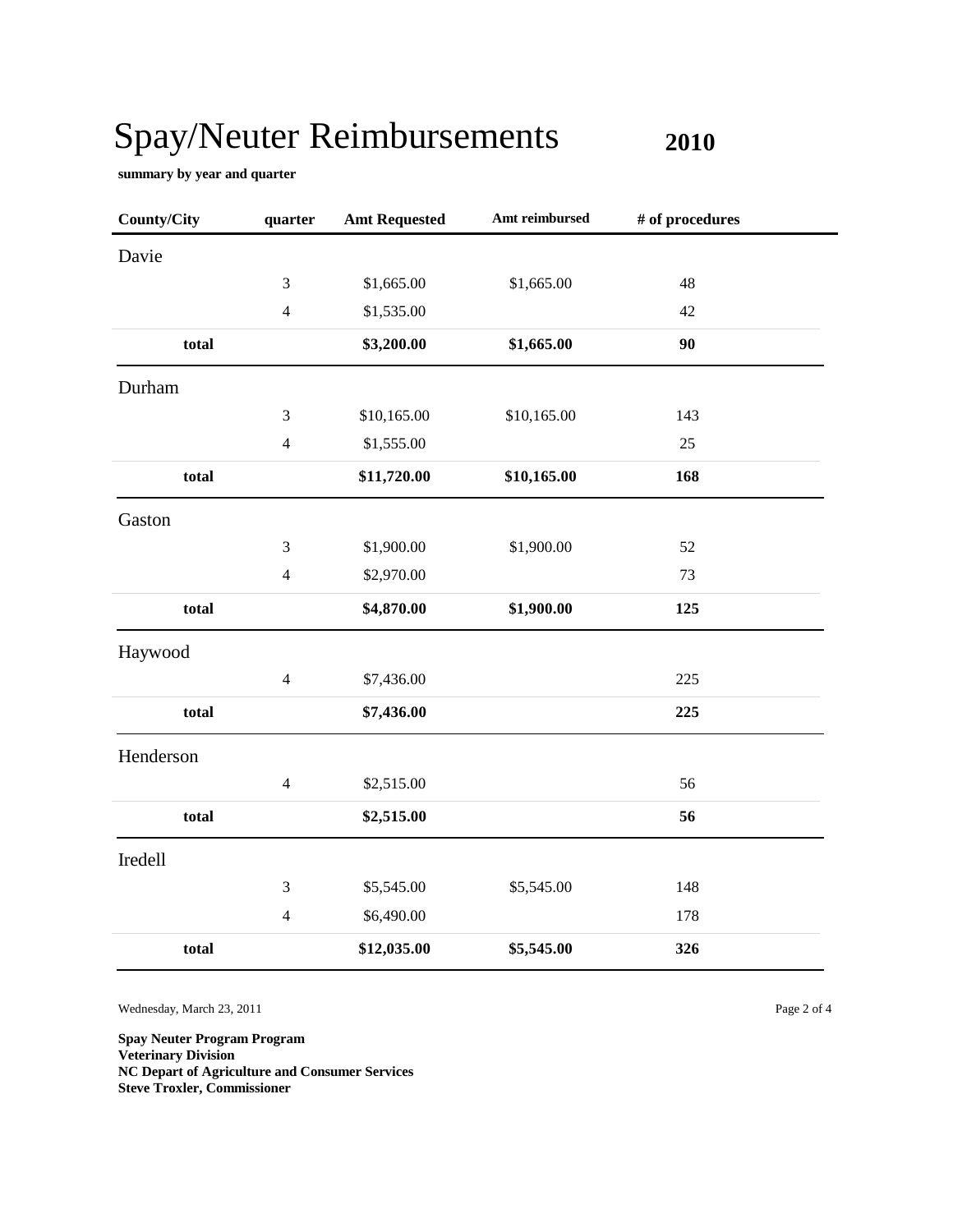**2010**

**summary by year and quarter**

| <b>County/City</b> | quarter        | <b>Amt Requested</b> | Amt reimbursed | # of procedures |  |
|--------------------|----------------|----------------------|----------------|-----------------|--|
| Madison            |                |                      |                |                 |  |
|                    | $\overline{4}$ | \$2,463.00           |                | 48              |  |
| total              |                | \$2,463.00           |                | 48              |  |
| Orange             |                |                      |                |                 |  |
|                    | 3              | \$5,214.00           | \$5,214.00     | 67              |  |
|                    | $\overline{4}$ | \$5,785.00           |                | 80              |  |
| total              |                | \$10,999.00          | \$5,214.00     | 147             |  |
| Person             |                |                      |                |                 |  |
|                    | $\mathfrak 3$  | \$1,662.00           | \$1,662.00     | 25              |  |
| total              |                | \$1,662.00           | \$1,662.00     | 25              |  |
| Randolph           |                |                      |                |                 |  |
|                    | $\mathfrak 3$  | \$1,095.00           | \$1,095.00     | 31              |  |
|                    | $\overline{4}$ | \$625.00             |                | 15              |  |
| total              |                | \$1,720.00           | \$1,095.00     | 46              |  |
| Richmond           |                |                      |                |                 |  |
|                    | $\mathfrak{Z}$ | \$485.00             | \$485.00       | 11              |  |
|                    | $\overline{4}$ | \$4,960.00           |                | 98              |  |
| total              |                | \$5,445.00           | \$485.00       | 109             |  |
| Robeson            |                |                      |                |                 |  |
|                    | 3              | \$8,445.00           | \$8,445.00     | 105             |  |
|                    | $\overline{4}$ | \$7,065.00           |                | 92              |  |
| total              |                | \$15,510.00          | \$8,445.00     | 197             |  |

Wednesday, March 23, 2011 Page 3 of 4